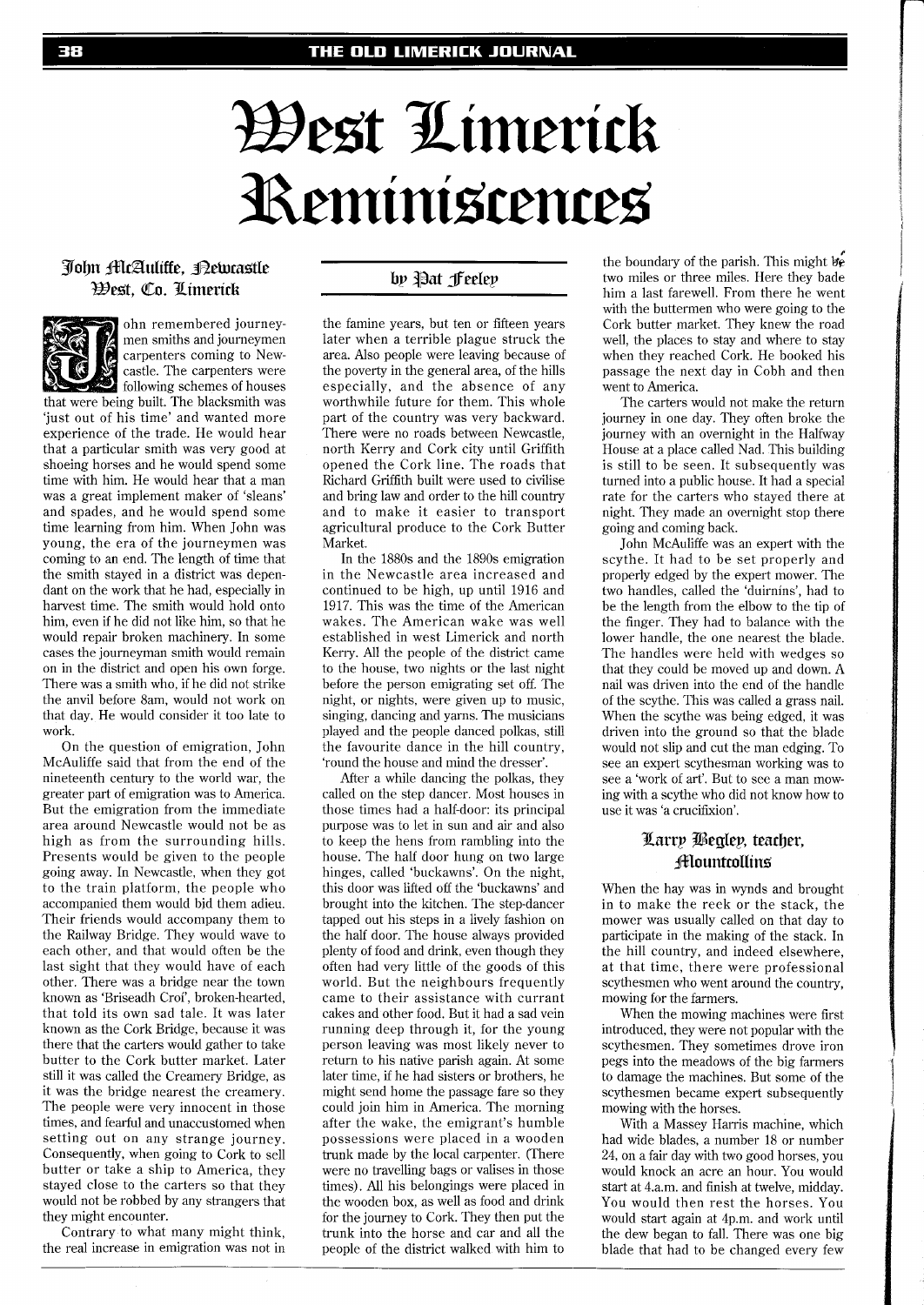### **WINTER EDITION 2002**



Fair day at Newcastlewest, c.1900. Lawrence postcard. *(Limerick Museum)* 

hours. It was said that a man who could tell lies was the best man to edge a blade. The blade was taken out, a new blade was put in. The man edging the blade worked at this on the headland, and the mower mowed.

The man who was a good scythesman was often a good man with the 'slean' too, strong and sure, cutting the turf. The 'taobhfód', for setting the potatoes would often be turned in November. A good spadesman, using a spade made by Bill Phi1 O'Connell, a Mountcollins blacksmith, would cut and turn a quarter acre of ground in a day. That is if it was free of scutch grass or gabhal - luachair (forked rushes) and if he did not encounter under the ground, the 'reanga dubha', a growth found especially in boggy ground that impeded the work of the spadesman. He could be turning the 'taobhfhods' up until the end of February. If he had no work in between these times, he could make drains, stone drains or earth drains. To shelter himself from the rain while working the spadesman would sometimes have a stick stuck in the ground and a sheet of galvanized with a hole in the top of it leaning against the stick and a piece of wire tying the sheet to the top of the stick. As the rain moved from one point of the compass to the other, he moved the sheet of galvanized to protect himself.

There was a particular system of cutting turf in the hill country. The 'slean'

had only one wing. The 'sleansman' threw the turf out in front of him. The 'brancher' had a three prong pike. He stuck this in the gleaming, soggy peat and threw this up on the bank. On the bank was a third man known as the spreader. In many ways, the brancher was the key man as his work was the heaviest. Turf cutting went on from April through May into early June. If there was an enmity between the 'sleansman' and the brancher, this could easily surface in different ways. The sleansman 'could make each sod fall differently making thus the 'brancher's' work more difficult and breaking the rhythmn of his work. But if the brancher wanted to put a stop to this or to slow down the 'sleansman', he could do so by striking the 'sléan' with the pike and so knocking the edge off the blade. In this way, he got a respite. If the cutter was cutting the turf too fast for the brancher, he could ram the pike over the treadle and say something like: 'You'll pull it up now when I'll let you".

There were many travellers and sellers of goods going about the hill country in the nineteenth century. One of these was the 'chaney' seller, 'Chaney' was a type of earthenware which the people of the countryside used as drinking vessels, jugs, bowls and mugs. The chaney man sold at fairs in Mountcollins, Abbeyfeale and Brosna. The chaney men sold from stalls. There was one known as Hourigan, the

tinker. He was a famous character who used to come to the fairs at Abbeyfeale and shout for all to hear: "I have ware from Derbyshire where they bull the cows with machinery and every cow has two calves every year".

There were also the tinsmiths, or the tinkers, as they were correctly known, the workers in tin. The best remembered of these in the Mountcollins district was Paddy O'Brien who died about thirty years ago. I think he was a native of the Duagh area in county Kerry and he may also have fought in the Great War. He was very popular with the people of the area and he would have been well received at most doors. I remember him living and sleeping in a bow-shaped canvas tent at the end of the Bog Road, close to Mosie Bawn's shop. There was a then derelict house near where he camped which, I suppose, gave him some shelter. (In subsequent years this house was restored and inhabited). I can well remember seeing him at work near his open air fire, making tin ponneys which were used in every farmer's house, indeed in every house in the whole parish at that time. There was a special use for them in the springtime of the year. At that time he would be kept very busy as the ponneys would be in use in the bogs, when they were cutting or footing the turf. Similarly later in the summer when they were making up the cocks or drawing in the hay, ponneys and